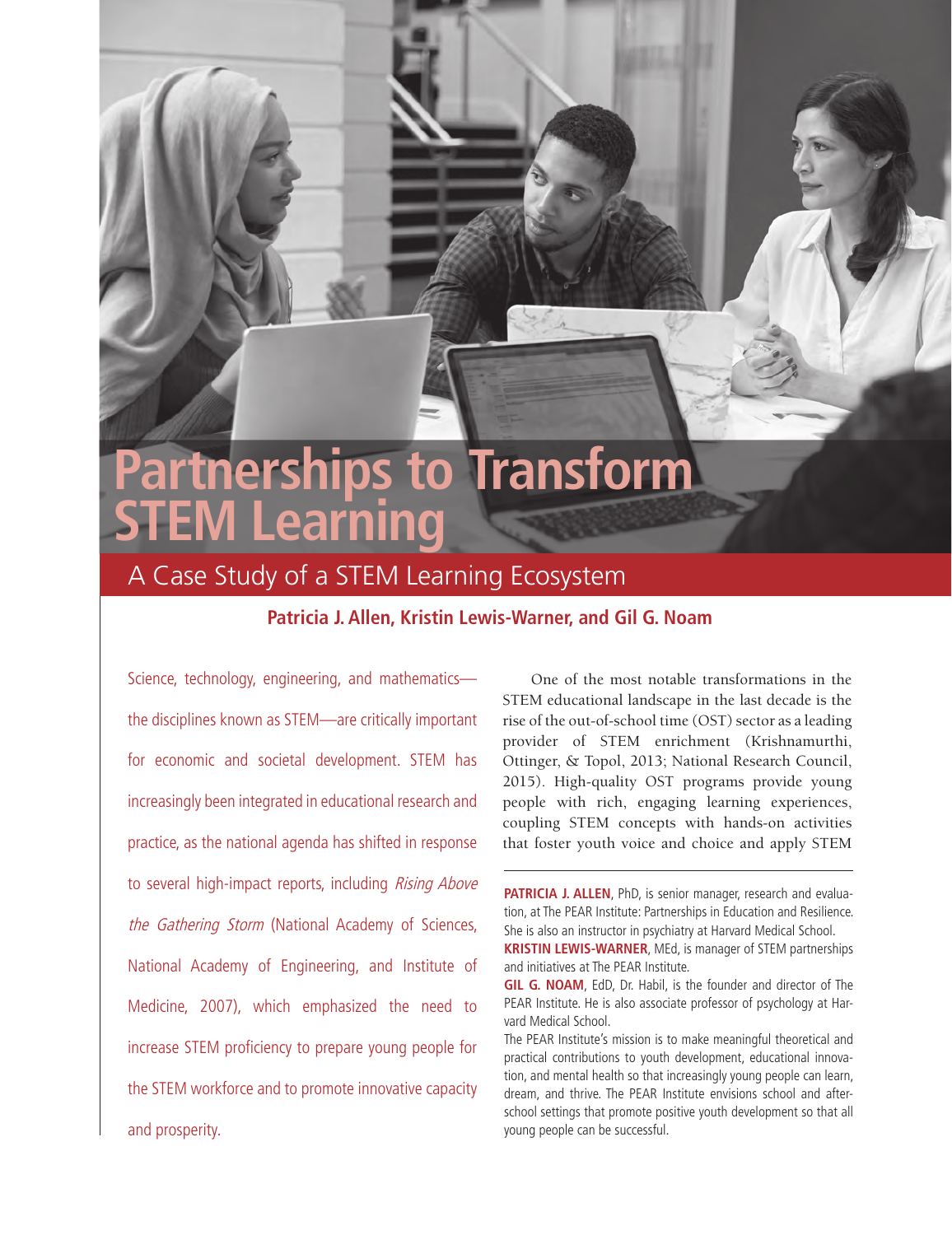to real-world social contexts (Lyon, Jafri, & St. Louis, 2012; Noam & Shah, 2014). A large and growing literature documents the positive effects of OST STEM on youth outcomes (e.g., Allen et al., 2019; Dabney et al., 2012; Young, Ortiz, & Young, 2017). Practitioners, researchers, and policymakers show increasing interest in strategic partnerships among OST providers, K–12 schools, and other community organizations (Anthony & Morra, 2016; Bevan et al., 2010; National Research Council, 2015) to improve access to quality STEM learning, especially among underserved youth, and to increase the number of young people who pursue STEM careers (National Research Council, 2015).

To better understand how communities can develop and leverage partnerships within and beyond OST to improve STEM programming, we conducted an in-depth case study of one of the first STEM learning ecosystems in the U.S.: the Tulsa Regional STEM Alliance in Oklahoma, which is working to improve STEM teaching and learning from its home base in the OST sector. This article begins by describing the STEM Learning Ecosystems Community of Practice (CoP), a national initiative that cultivates dynamic community partnerships to provide high-quality STEM learning. After presenting our research frame and outlining our methodology, we summarize key findings from the Tulsa alliance, focusing on how an OST-led STEM learning ecosystem forms, develops, acts, evolves, and sustains

The STEM Learning Ecosystems CoP was developed to bridge the many political, cultural, pedagogical, financial, and logistical divides among the diverse sectors that are invested in STEM (Traphagen & Traill, 2014). Launched by the STEM Funders Network at the Clinton Global Initiative in 2015 and organized by the Teaching Institute for Excellence in STEM, the STEM Learning Ecosystems CoP promotes local collaborations among school districts, OST providers, businesses, cultural institutions, research organizations, and funders (Figure 1). The CoP's mission is to "spark young people's engagement, develop their knowledge, strengthen their persistence and nurture their sense of identity and belonging in STEM disciplines" (STEM Ecosystems, 2019b).

The STEM Learning Ecosystems CoP framework encompasses the four strategies shown in Table 1. All ecosystems are also provided with 10 aligned design principles (Traill, Traphagen, & Devaney, 2015), which include cultivating dynamic, diverse partnerships; experimenting with creative means of partnering across sectors; and increasing the quantity and quality of active, inquiry-based formal and informal STEM learning opportunities for all, including for young people historically underrepresented in STEM. Individual ecosystems are encouraged to adapt the strategies to suit their communities.

Now in its fifth year, the STEM Learning Ecosystems CoP has scaled rapidly, growing from 27 commu-

itself over time. Our conclusions focus on how the OST field can lead a national movement to transform STEM education by developing strong partnerships with schools, businesses, and STEM institutions; by investing in quality standards; and by building data systems and common measurements to support continuous improvement.

# STEM Learning Ecosystems Community of Practice

The federal government's most recent five-year strategic plan for STEM education identified strategic partnerships through STEM learning ecosystems as a key to success (National Science and Technology Council, 2018).



# **Figure 1. STEM Learning Ecosystems Model**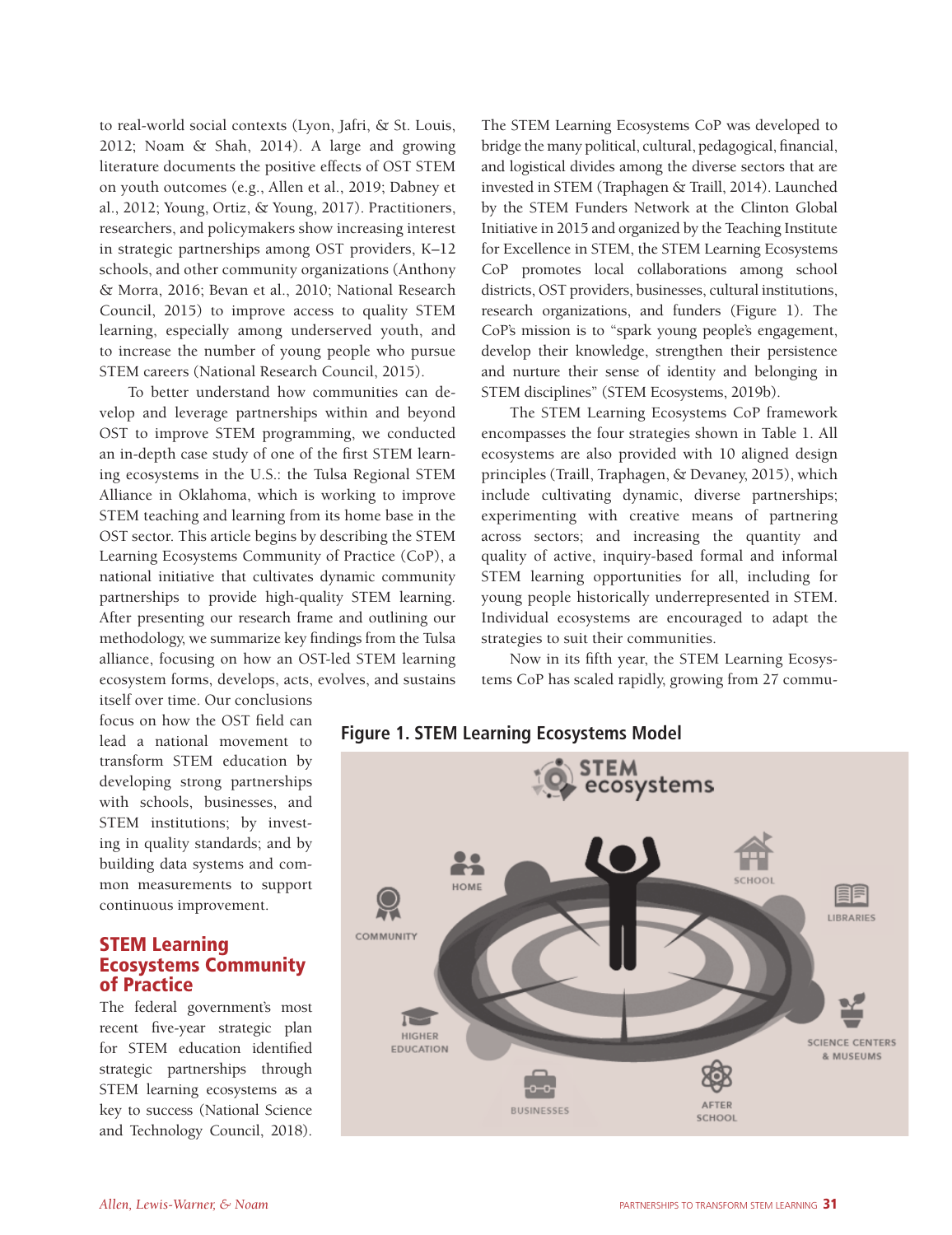# **Table 1. STEM Learning Ecosystems CoP**

Source: https://stemecosystems.org/strategies

| <b>Strategy</b>                                                 | <b>Definition</b>                                                                                                                                                                                                                  | <b>Examples of Actions</b>                                                                                                                                                                                                                        |  |  |
|-----------------------------------------------------------------|------------------------------------------------------------------------------------------------------------------------------------------------------------------------------------------------------------------------------------|---------------------------------------------------------------------------------------------------------------------------------------------------------------------------------------------------------------------------------------------------|--|--|
| Cultivate cross-sector<br>partnerships                          | Assess gaps, identify partners, and<br>determine collective goals based on<br>each community's needs, assets, and<br><i>interests</i>                                                                                              | Identifying a lead organization, engaging a broad<br>range of stakeholders from key sectors, assessing<br>the community's readiness to collaborate, and<br>defining the landscape and potential gaps                                              |  |  |
| Create and connect<br><b>STEM-rich learning</b><br>environments | <b>Ensure that STEM learning</b><br>opportunities are high quality,<br>universally accessible, youth centered,<br>and connected so learners can deepen<br>their skills and interests and tackle<br>increasingly complex challenges | Aligning with reputable and vetted national<br>standards, connecting school and OST STEM<br>learning, and employing evidence-based<br>strategies to promote successful STEM learning<br>for all, especially traditionally underserved<br>students |  |  |
| Equip educators                                                 | Build educators' capacity through<br>high-quality, relevant professional<br>development, cross-sector experiences,<br>and sharing of effective practices                                                                           | Designing and implementing high-quality<br>training, connecting educators with private and<br>public sector STEM employees, and developing<br>approaches to continuous improvement (e.g., data<br>sharing to increase quality)                    |  |  |
| Support youth<br>pathways                                       | Enable young people to become<br>engaged, knowledgeable, and skilled<br>in the STEM disciplines as they<br>progress from childhood into early<br>adulthood                                                                         | Connecting young people to STEM mentors,<br>teaching about the range of STEM careers<br>and opportunities starting at an early age,<br>and creating new credential models (badging,<br>certifications, etc.).                                     |  |  |

nities in the U.S. in 2014 to 89 communities in the U.S., Canada, and Africa in 2019. These 89 ecosystems, each consisting of an individual city or region, collectively serve tens of millions of young people by engaging school districts; informal programs; and philanthropic, business, and industry partners. Ecosystem leaders have invested thousands of hours to "cultivate the ecosystem," defined by initiative organizers as "collaborating across sectors in new and creative ways to increase equity, quality, and STEM learning outcomes for all" (STEM Ecosystems, 2019a).

# Research Goals and Framework

Now that the STEM Learning Ecosystems CoP is well established, the field can begin to understand how communities have implemented its strategies to change STEM learning models. We conducted a case study of an established community that met the following criteria: It leads from the OST sector, has participated in the CoP since its launch in 2014, is representative of the partnership and demographic composition of the initiative, has established common assessment strategies that can be used within and across ecosystems, has evidence of observable change in the design and delivery of STEM learning in and out of school, and was able to engage in the case study research with full transparency. One ecosystem met all these criteria: the Tulsa Regional STEM Alliance (TRSA) in Oklahoma. In addition to meeting the criteria, TRSA is a credible, highly engaged organization committed to collaborative practice.

To explore how an ecosystem led by an OSTcentered organization develops, acts, and sustains itself over time, we asked the following research questions:

- Why and how does a community come together to form an ecosystem?
- How are ecosystem aspirations transformed into action?
- How does an ecosystem measure the effectiveness of its efforts?
- What are indicators of ecosystem sustainability?

We began by reviewing the four STEM Learning Ecosystems CoP strategies and 10 design principles. To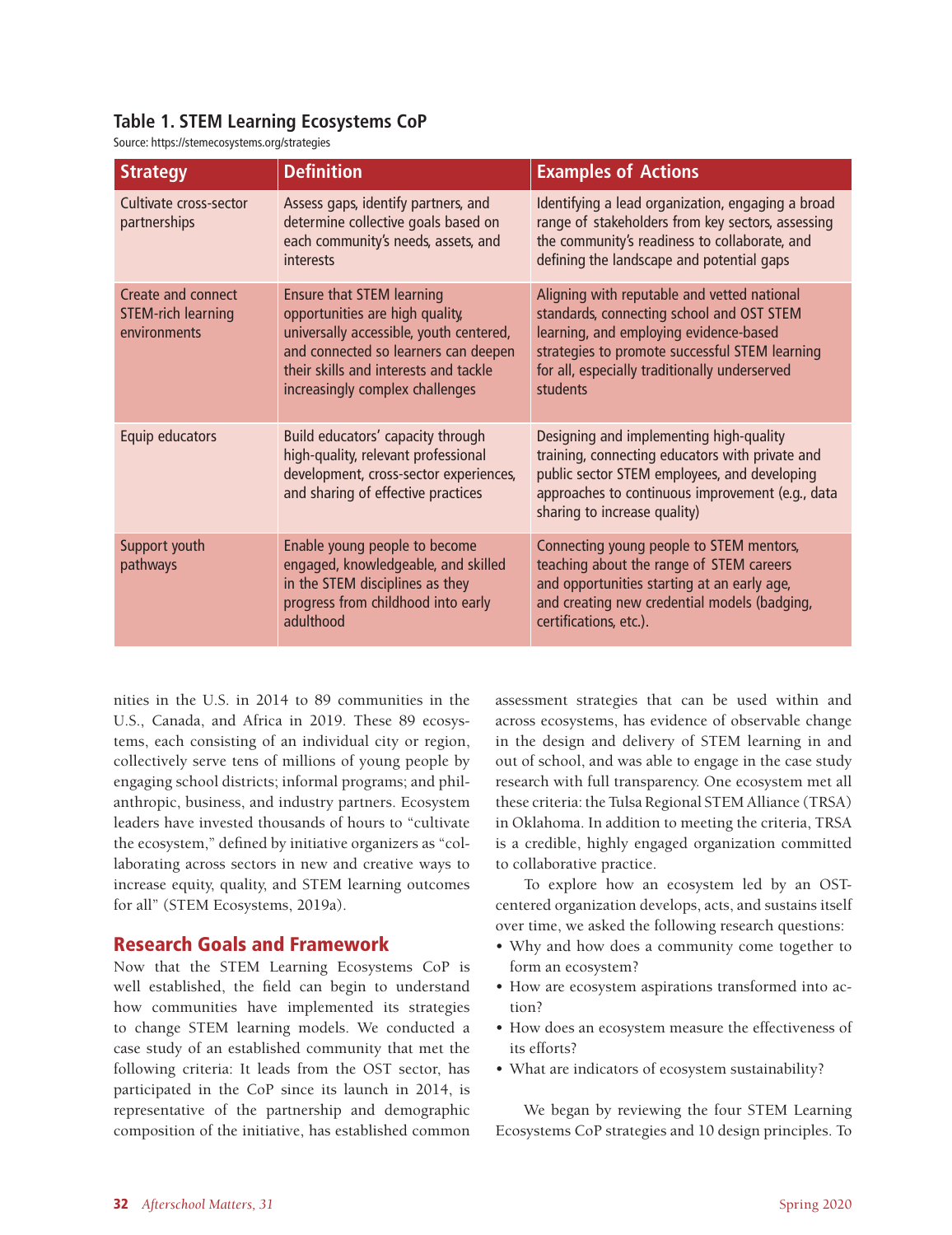# **Figure 2. Partnership Typology**

Source: Noam & Tillinger, 2004

#### OPPORTUNITY-BASED

Discovering overlapping interests Member organizations maintain their autonomy. Collaboration is seen as functional. Members network to share knowledge and resources.



#### INTERCONNECTED

Developing an inclusive system Member organizations develop clear communication and a level of intimacy. They engage in joint decisionmaking, shared programming, and group celebrations of accomplishments.



# **COLLABORATIVE**

Joining forces

Member organizations develop common goals, benefit from one another's strengths and experiences, and establish some accountability.



#### TRANSFORMATIONAL

Changing all partners Member organizations accomplish more together than they do independently. Relationships are equal, not hierarchical.



explore how community sectors join in an ecosystem to transform STEM education, we used the partnership typology shown in Figure 2 (Noam & Tillinger, 2004) to track the ecosystem from opportunity-based to collaborative to interconnected to transformational partnership, acknowledging that systems, like people, can function at more than one developmental level at the same time.

Our in-depth analysis of an established ecosystem examines how community stakeholders collaborate to support student learning, how the programming helps young people develop STEM skills and knowledge, and how other ecosystems can use this model.

# Research Methods

We used a mixed-methods approach to understand how Tulsa's OST-centered community used the STEM Learning Ecosystems CoP network to begin to transform STEM learning.

# Data Sources

Multiple data sources were used to build evidence for the case study. All study procedures were approved by an institutional review board.

#### Document Review

To understand the historical context of the Tulsa STEM ecosystem, we conducted an extensive review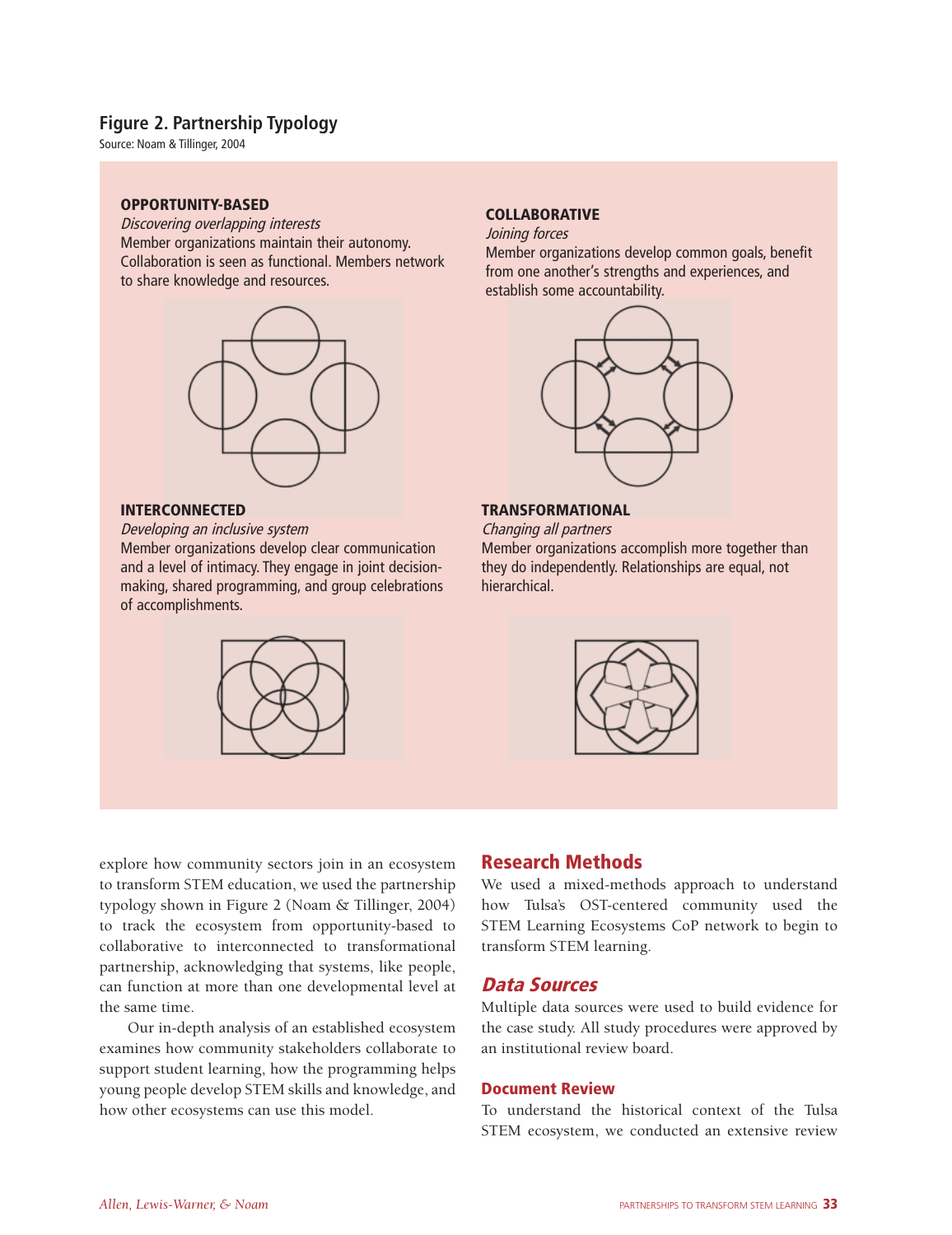of documents, archival records, and physical artifacts, including the ecosystem design blueprint, the STEM Learning Ecosystems CoP membership application, and the TRSA website. These secondary data helped us understand the timeline and allowed us to map the landscape of the community. The data also allowed us to explore evidence of ecosystem impact on academic achievement, the quality of programming, and the learning experiences of youth.

#### Focus Group and Interviews

We conducted one focus group with 10 people and 15 individual interviews with key ecosystem stakeholders. In total, 21 individuals participated in the focus group, individual interviews, or both. They represented various sectors of Tulsa's ecosystem, including afterschool, business, local government, philanthropy, K–12 schools, STEM professionals, and community alliances. Several participants were also parents whose children participated in TRSA OST or in-school programming. Some had STEM experience as teachers or as staff of STEM-based organizations.

The focus group was designed to spur conversations among participants from diverse sectors. Individual interviews, by contrast, allowed more time to delve into individuals' perspectives. They also allowed individuals to surface challenges facing the ecosystem or its sectors that they might be hesitant to raise in a group setting. Both the focus group and individual interviews used a semi-structured format. The discussions were guided by predetermined questions based on the CoP strategies and the partnership typology, but respondents were encouraged to talk freely and ask questions.

After each interview, we emailed the participant a link to a follow-up questionnaire, in which we asked for demographic information such as gender and race/ethnicity and enabled respondents to share anonymously their thoughts about the well-being and sustainability of the ecosystem. Of the 11 people who completed this survey, nine identified as White/ Caucasian, and seven were female. All 11 were college educated; just over half held a master's degree.

#### **Observations**

Direct observations of OST STEM activities were performed using Dimensions of Success (DoS), a validated observation tool designed to assess levels of quality of informal STEM activities (Peabody, Browne, Triggs, Allen, & Noam, 2019; Shah, Wylie, Gitomer, & Noam, 2018). This evidence-based tool captures 12 dimensions of STEM program quality along four organizing domains. Strength of evidence for each dimension is quantified using a 4-point rubric ranging from 1, *evidence absent,* to 4, *compelling evidence.* Rigorous training and certification are required to perform DoS observations. Certified observers performed 37 observations in 12 school- or communitybased OST programs. The psychometric properties of DoS and descriptions of its dimensions can be found in Shah et al. (2018) and Allen et al. (2019).

#### Student Surveys

Students enrolled in OST programs supported by TRSA were invited to complete a validated self-report survey called the Common Instrument Suite for Students (CIS-S). The CIS-S measures five attitudes predictive of future STEM participation—engagement, career interest, career knowledge, activity participation, and identity and assesses four 21st century skills: critical thinking, perseverance, relationships with adults, and relationships with peers (Allen et al., 2019; Malti, Zuffianò, & Noam, 2017; Noam, Allen, Shah, & Triggs, 2017). The psychometric properties and descriptions of the survey scales can be found in Allen et al. (2019). A total of 7,713 young people in grades K–12 who participated in TRSAsupported programming took the survey. For validity reasons, only surveys from respondents in grades 4 and above were used in this case study.

#### Ecosystem Leader Survey

We also used data from the TRSA leader's STEM Learning Ecosystems Indicator Tool. Leaders of all CoP communities complete this self-report survey each year. Developed by CoP organizers, the survey measures ecosystem progress in five domains aligned with the CoP strategies and design principles: cross-sector partnerships, architectural and organizational features required for sustainability, alignment of learning in and out of school with evaluation, equipping educators with tools and training, and college and career readiness and development of articulated career pathways.

#### Data Analysis

Qualitative data from interviews and the focus group were transcribed, categorized, and organized thematically. We also assembled key events and outcomes into a chronology to examine the ecosystem's development over time.

Quantitative data from observations, youth surveys, and the leader survey were analyzed using data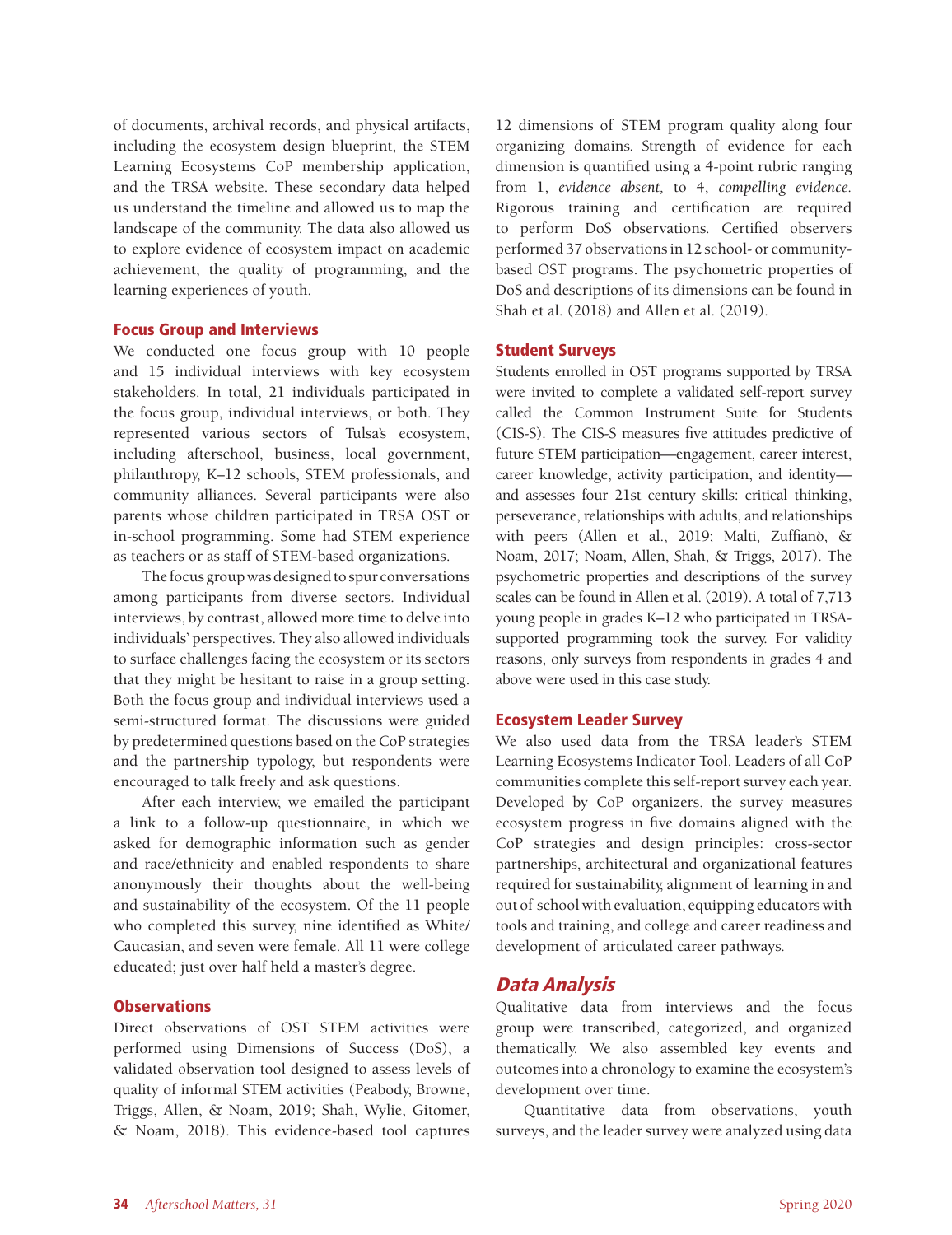analysis software. We tested for statistical significance to examine any differences in survey ratings between Tulsa youth and a national sample of peers in similar OST programming. We could not analyze differences over time because data were de-identified and represented different cohorts of programs and children.

# Findings on the Tulsa STEM Ecosystem

We synthesized six categories from the qualitative and quantitative data: the ecosystem's landscape, origin and evolution, theory of action, impact, partnerships, and sustainability.

## Landscape

The document review and the interview and focus group discussions helped us map the distinctive features of the ecosystem's location and community. As in many other U.S. cities, STEM employment opportunities in Tulsa are growing, but employers struggle to hire local people with adequate technical skills and experience. Oklahoma is home to a wide variety of STEMrelated industries including oil, natural gas, energy, manufacturing, and aerospace. Many STEM-related businesses are collaborating with TRSA, providing

financial and other resources and co-organizing STEM events. A few public schools have been praised by national media for their innovative approaches to STEM education (Kirp, 2017; Thompson, 2017). However, progress has been stymied by recent financial crises and teacher strikes, and performance on math and science assessments has been consistently low (Oklahoma State Department of Education, 2018; Nation's Report Card, 2017). Tulsa's STEM challenges have the potential to resonate in communities throughout the U.S.

TRSA grew out of several area organizations that had similar intentions to support STEM by addressing educational and workforce gaps. It took five years, from 2013 to 2018, to move from incubation to independence.

for STEM educators, collaborates with other organizations in and out of OST to implement STEM programs and events, and designs and delivers STEM programming to children and adolescents.

TRSA grew out of several area organizations that had similar intentions to support STEM by addressing educational and workforce gaps. It took five years, from 2013 to 2018, to move from incubation to independence. As of 2018, the organization was an active, independent 501(c)(3) nonprofit enterprise with well-defined organizational structures, goals, and programming. The sole STEM intermediary in Tulsa, TRSA has a board of directors, an advisory council, over 140 diverse STEM partners, and seven paid staff, including a dynamic leader.

# Theory of Action

Document review, the ecosystem leader survey, and the focus group and interviews provided evidence for how TRSA has been putting the four STEM Learning Ecosystems CoP strategies into action.

TRSA is establishing and sustaining cross-sector partnerships by collaborating with more than 140 local STEM partners and working to establish new

> partnerships. Of the 40 events that TRSA organized in 2018, half involved partners representing four or more sectors, and two out of three involved partners from three or more sectors.

> To create and connect STEMrich learning environments in diverse settings, TRSA has been working to increase diversity in two areas: learning environments and populations served. Ecosystem partners we interviewed said that TRSA is promoting STEM learning throughout the city and county. It has been scaling its efforts to reach all young people,

especially low-income youth, youth of color, and youth with special needs.

To equip educators to lead active learning in diverse settings, TRSA has worked with Teaching Institute for Excellence in STEM (TIES) and Tulsa area school districts to identify STEM priorities. It has piloted grade-level STEM lessons in schools, led professional development in which teachers developed inquiry- and problem-based pedagogy, and offered STEM in school-

# Origin and Evolution

We used qualitative data to trace the origin and evolution of Tulsa's STEM learning ecosystem. TRSA is an intermediary organization—a self-described "dynamic mesh network"—that advocates for education policies to give every student "access to the best possible STEM education" (Tulsa Regional STEM Alliance, 2019). TRSA provides training and professional development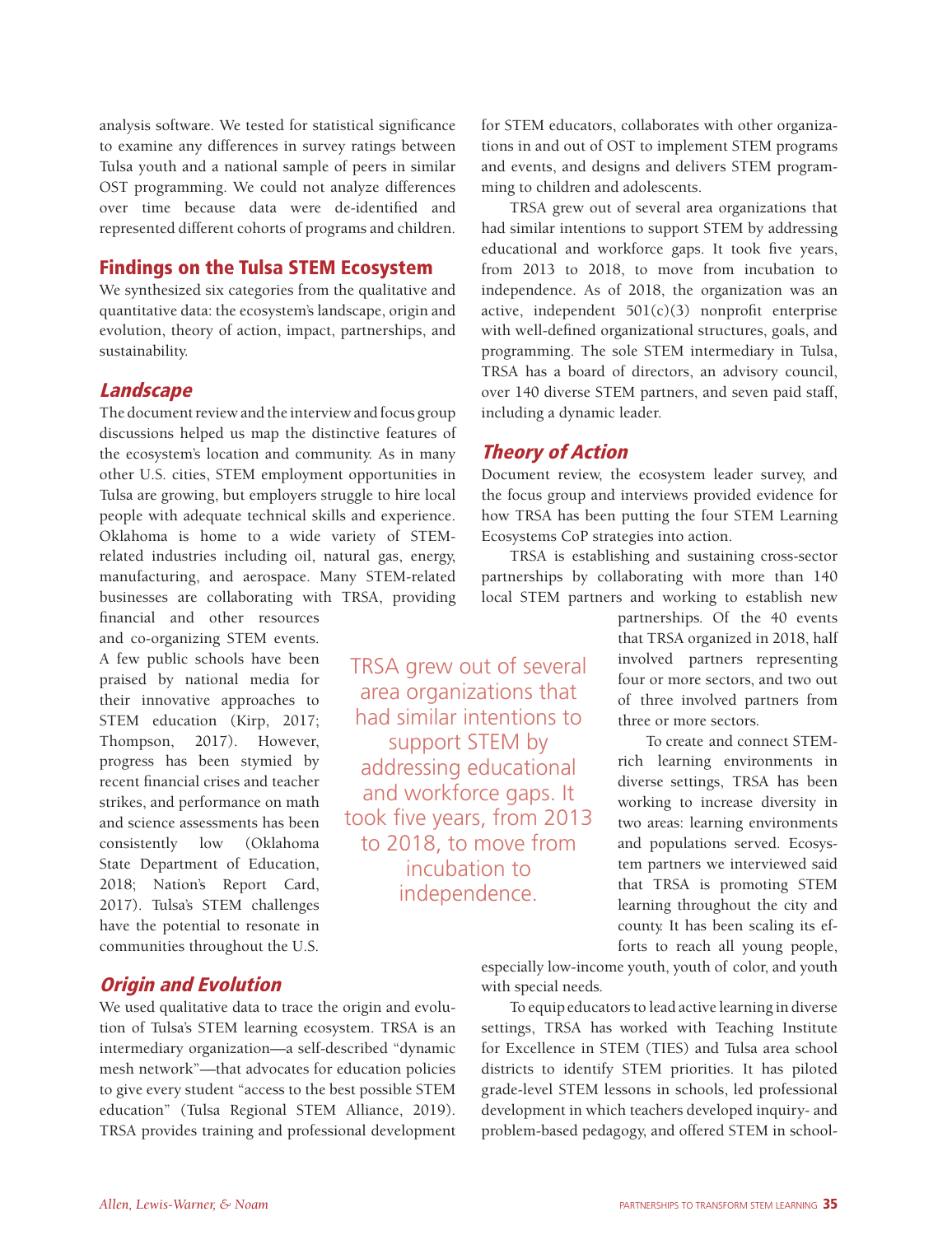|  | Table 2. Tulsa Ecosystem Growth, 2017-2018 |  |  |
|--|--------------------------------------------|--|--|
|--|--------------------------------------------|--|--|

| <b>Activity</b>                                                | Participants in<br>2017* | Participants in |
|----------------------------------------------------------------|--------------------------|-----------------|
| Events, programs, and camps for youth                          | 177,858                  | 194,914         |
| Mentorship opportunities with participating STEM professionals | 229                      | 301             |
| Professional development events for educators                  | 1,232                    | 1,310           |

\* Values do not represent unique cases; TRSA may serve the same young person more than once per year.

based OST settings such as clubs and competitions. Records showed that 1,432 students, 41 teachers, 59 classrooms, and 27 schools from several districts were engaged in these efforts. In addition, TIES and TRSA spent substantial time helping one school district design a process to integrate STEM into curriculum.

For the fourth strategy, TRSA has fostered STEM interest and workforce development by partnering with area businesses and industry to offer programs that support youth access to STEM learning and careers. Examples include mentorships with local professionals, engineering competitions, visits to local businesses, and "STEM cafés" in which STEM experts visit schools to discuss their areas of expertise.

#### Impact

Evidence for ecosystem impact—such as improvements in funding, equity, access, and STEM teaching and learning—was provided by TRSA documents, such as budget and finance information and program attendance logs, and by the focus group and interviews. Evidence for impact falls into three categories: activities and participation, student outcomes, and program quality outcomes.

#### Activities and Participation

TRSA led significant growth in STEM engagement in Tulsa, as shown in Table 2. Based on documented levels of student impact between 2013 and 2018, TRSA expects to serve more than 250,000 children and youth by 2020. "Student impact" includes direct student engagement in programs, events, camps, and mentoring opportunities as well as indirect student engagement through professional development, materials, and other financial support.

#### Student Outcomes

Tulsa's ecosystem has made significant investments to make sure that youth have positive STEM experiences. Results from the CIS-S survey for TRSA-supported afterschool and summer programs from 2016 to 2018 showed that, at the end of programming, Tulsa students reported significantly more growth in all STEM-related attitudes and 21st century skills measured (except STEM activity participation) than did students in the national sample. For example, 79 percent of Tulsa students reported growth in STEM career interests, compared to 70 percent of students nationwide, a statistically significant difference. In 21st century skills, 85 percent of Tulsa youth reported growth in perseverance, while 66 percent of youth nationwide reported growth, another statistically significant difference. The areas in which Tulsa youth reported the most growth between 2016 and 2018 were STEM engagement, critical thinking, perseverance, relationships with peers, and relationships with adults, with more than 80 percent reporting positive changes in these outcomes.

In baseline results, Tulsa youth began their programs with significantly higher ratings than their peers nationwide in all four 21st century skills and in four of the five STEM attitude measures. For example, Tulsa youth rated an average of 2.98 out of 4 on the self-reported measure of STEM identity before programming, while youth in similar OST STEM programs nationwide scored an average of 2.72. Similarly, Tulsa youth rated an average of 2.27 on selfreported quality of relationships with adults, compared to 1.82 for comparison youth. Both differences are statistically significant.

Examined together, the baseline and final results indicate that Tulsa youth both started with more positive beliefs about their STEM attitudes and skills and reported more growth after their TRSAsupported STEM programming than youth in similar programming nationwide. Typically, a lower baseline is associated with a higher likelihood of improvement and vice versa. The baseline trend may be influenced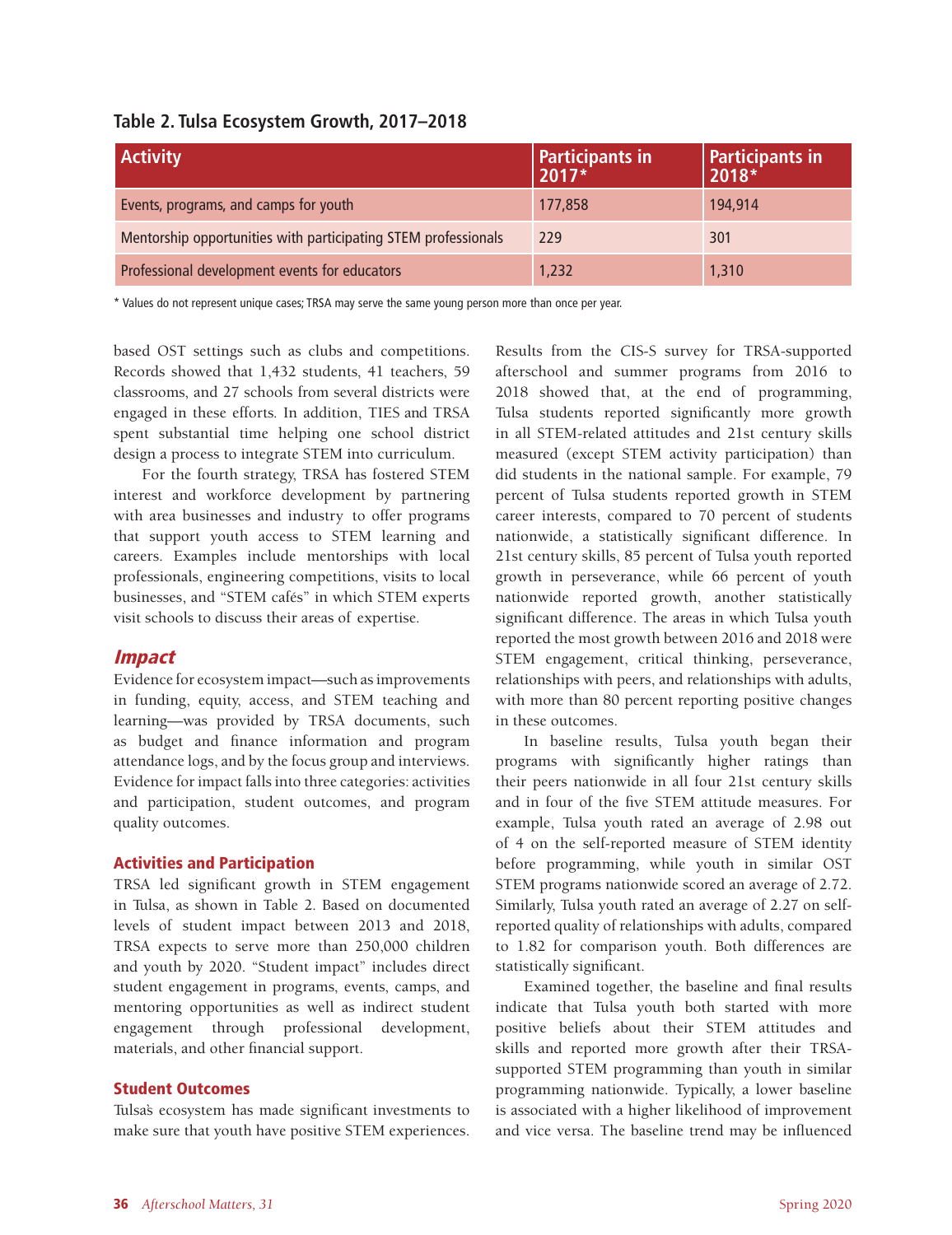by an increasingly positive STEM culture in Tulsa or investments in integrating STEM curriculum in schools. The finding that Tulsa students were more likely than others to report that their program experiences affected their beliefs about themselves in relation to STEM could be related to the ecosystem's investments in educator professional development and program quality; this suggestion is consistent with recent findings that investments in STEM program quality improve youth outcomes (Allen et al., 2019). Although these explanations are plausible, more evidence is needed to clarify causality.

#### Program Quality Outcomes

Tulsa's ecosystem has made significant investments in the quality of STEM programming. Evidence indicates that young people participating in high-quality afterschool STEM programming are more likely to report positive changes in STEM-related attitudes than those in lowerquality programming (Allen et al., 2017).

Since 2015, TRSA has used DoS to evaluate informal STEM activities. Figure 3 displays average ratings of STEM program quality for the 37 DoS observations of TRSA-supported programs. Average ratings of at least 3, *reasonable evidence,* were achieved for organization, materials, space utilization, participation, and relationships. Another way to look at the data is to examine the proportion of observations that showed reasonable to compelling evidence of quality—that is, they scored 3 or 4 on the 4-point scale. At least 80 percent of observations activities met this criterion for quality for organization (86 percent), materials (84 percent), space utilization (89 percent), inquiry (81 percent), and relationships (100 percent).

From 2016 to 2018, levels of quality in Tulsa improved for three dimensions: organization, participation, and relevance. However, different programs participated each year, so we cannot state that programs improved.

#### **Partnerships**

Evidence on partnerships was provided by documents and archival records, by the focus group and interviews, and by the follow-up survey sent to interviewees. The number and quality of activities and events TRSA conducted shows that its work relies on partnerships. Considering the ecosystem as a whole, most interviewees reported that ecosystem members know one another well, tend not to compete, agree on common goals, and share information.

The data suggest that the ecosystem has largely moved beyond Type 1, opportunity-based partnership, in the typology of Figure 2. TRSA has established collaborative partnerships (Type 2) with K–12 and business sectors and is beginning to show early signs of interconnected partnerships (Type 3) within the OST sector. As expected, there were few signs of transformational partnership (Type 4), which is is characterized by partners benefiting equally from funding and resources, changing practices to align with others, and adopting a shared framework to understand the community. This type is rarely seen in practice.

#### **Sustainability**

Evidence for the sustainability of the ecosystem and its ability to meet the needs of the community was provided by documents and archival records, focus group and interview discussions, student surveys, and DoS observations. Evidence of success includes the significant inroads TRSA has made toward developing strong partnerships in all sectors; generous funding from the Charles and Lynn Schusterman Family Foundation



**Figure 3. Average Ratings of STEM Program Quality, 2016–2018**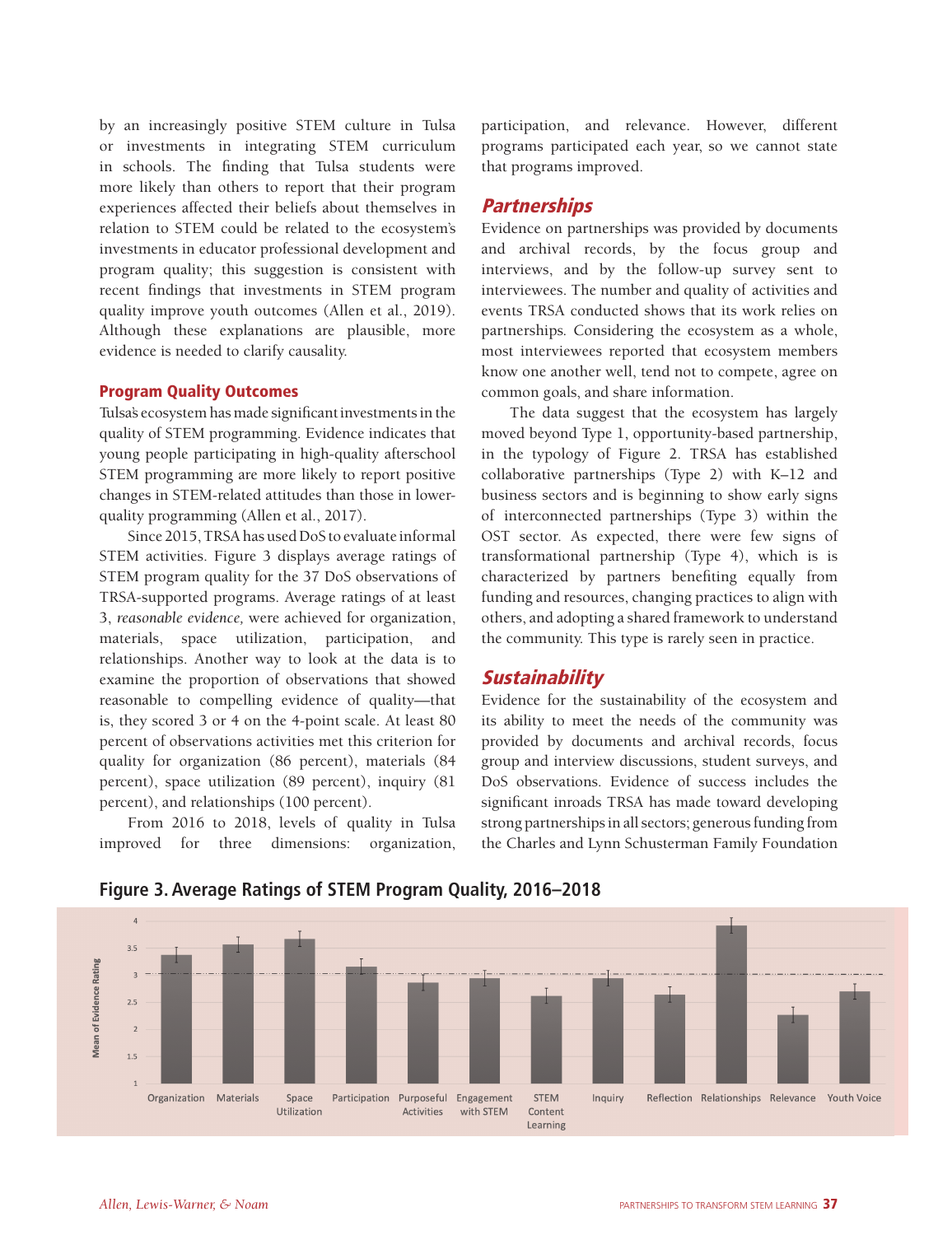and the foundation's encouragement of other area funders to support TRSA; a landscape rich with STEM businesses and industries; close proximity to many STEM-rich institutions; and deep partnerships with several public school districts to promote quality STEM education, professional development, and funding. DoS findings and student surveys provide evidence that program quality is high and that youth participants are having positive experiences. Respondents said that the ecosystem has an established data system with common assessments and a community of practice focusing on use of data for continuous improvement.

#### Lessons Learned

This in-depth case study was designed to examine how ecosystems form and develop, using a partnership framework to explore one of the first STEM learning ecosystems in the U.S. Our study can help other communities, funders, and policymakers to guide or support STEM ecosystems.

#### Paradigm for the Field

Our study highlights the impact that cross-sector collaborations and the concentrated efforts of many partners can have on an ecosystem with strong leadership, established staff members, and well-defined organizational and governance structures. Tulsa's ecosystem provides a powerful example of how individuals, groups, and organizations can create a system of strong partnerships to improve access to quality STEM learning. TRSA is an exemplary OSTled model for the national STEM Learning Ecosystems CoP; evidence shows that it has implemented all four CoP strategies and most of the design principles. By applying national CoP strategies to partners—OST programs, businesses, funders, school districts, and community organizations—TRSA has grown and scaled, suggesting that others may benefit from its implementation approach. Evidence of success in the past five years includes:

- A 7,000 percent increase in funding from a substantially larger number of funders
- A 188 percent increase in the numbers of partners and advisory council members
- Growth of 1,800 percent in the numbers of children and youth engaged in TRSA-sponsored STEM activities

Focus group and interview respondents said that the STEM Learning Ecosystems CoP has benefited the Tulsa ecosystem by bringing more awareness to STEM and by improving the community's ability to obtain funding,

build partnerships, and improve STEM achievement. Other ecosystems have the opportunity to learn from Tulsa's lead organizers at biannual CoP events, where members network, share best practices, and brainstorm solutions to common challenges (Traill et al., 2015; Traphagen & Traill, 2014). Although it is not possible to make a causal statement, converging evidence suggests that TRSA's success is due in part to its consistent and active engagement in the CoP and the way it has translated CoP strategies in practice—especially by using strategies to develop and deepen partnerships.

#### Partnerships and Culture

Application of the partnership typology in Figure 2 (Noam & Tillinger, 2004) to Tulsa's ecosystem helped us to identify partnerships within and between sectors and to trace their growth and depth. Other ecosystems can apply this framework to understand partnerships in their own communities.

In Tulsa, partnerships were foundational to the ecosystem's growth and development. Early design and planning sessions fostered cohesion among a diverse group of people who would soon take on leadership roles in TRSA. From these early meetings emerged a champion organizer and a dedicated funder who worked closely together to connect partners and sectors. Though funding initially brought likeminded partners together in opportunity-based partnerships (Type 1 in the typology), the "can-do" culture of TRSA's leaders created camaraderie among the partners so that many began sharing common goals and planning STEM-rich programs and events together in collaborative partnerships (Type 2); some even engaged in interconnected partnership (Type 3). Many of these partners are still at the table today.

TRSA avoided the trap that can emerge when opportunity-based partnerships form in response to a funding opportunity. If the organizations postpone the foundational work of developing relationships, the system will experience problems once the funding becomes available. If, by contrast, ecosystem leaders do the necessary groundwork and keep focusing on partner relationships, the system can develop deeper partnerships, as TRSA has done.

## Evidence-Based Approach

Early on, TRSA decided to engage the research community, adopt a common framework and language to understand STEM quality and outcomes, and invest in evidence-based assessments to ensure the quality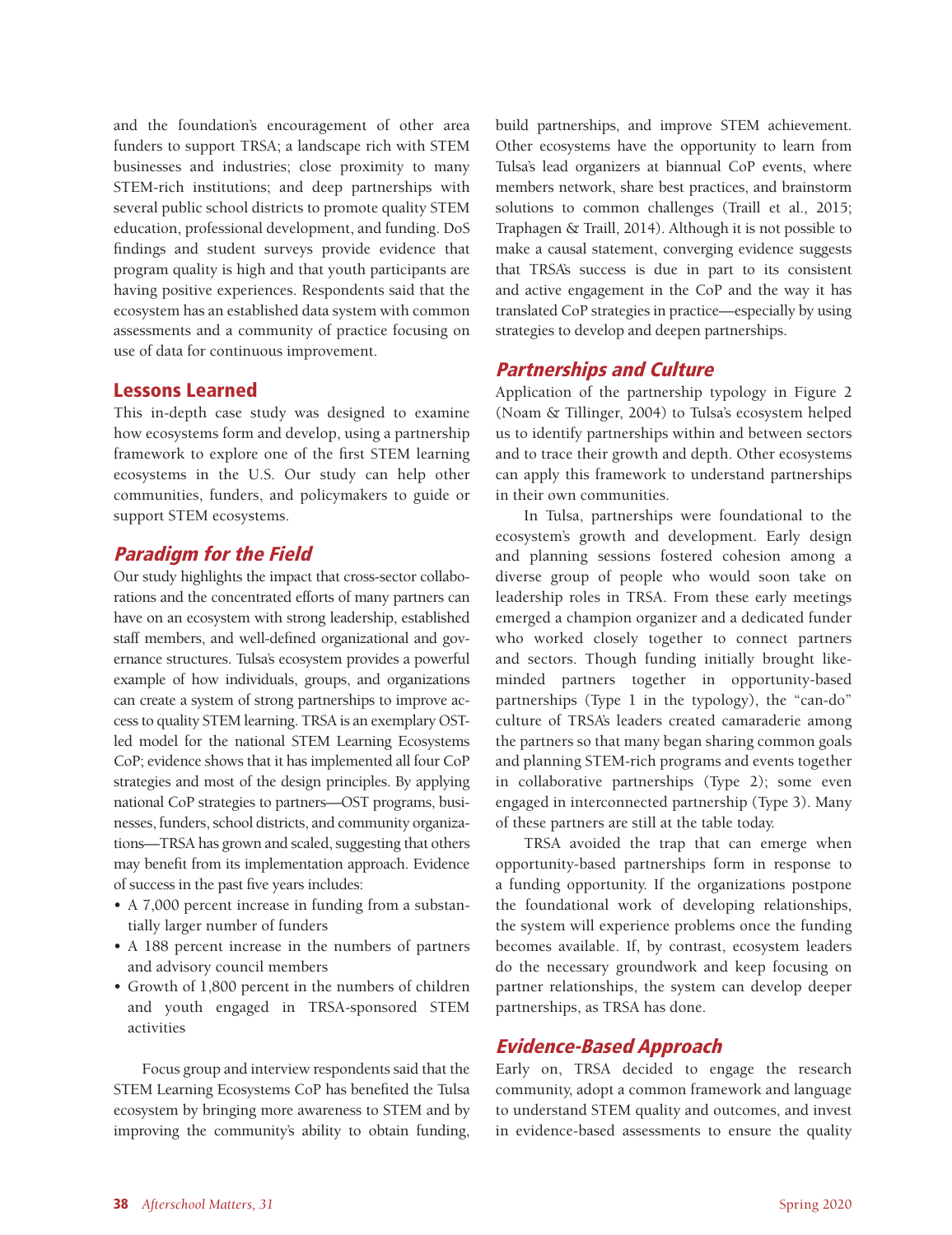of STEM activities delivered to young people. Data collection pervades TRSA activities, especially in informal STEM programming but increasingly also in schools. TRSA adopted widely used tools with national comparison samples, the DoS observation tool and the

CIS-S student survey, to determine whether activities are providing meaningful learning experiences that promote cognitive, emotional, and social growth.

In addition, TRSA has already done exemplary work to build an integrated data collection system. With technical assistance and support from researchers, these systems are used in a continuous improvement process that informs programs of their strengths and areas for improvement so they can set goals and modify facilitation, curriculum, activities, or materials (Noam et al., 2017; Peabody et al., 2019; Sneider & Noam, 2019).

For example, program observation data and youth data are channeled into a comprehensive online database, visualized, and correlated using a dynamic virtual dashboard that is accessible to participating schools and programs. TRSA works with partners to help them understand their data and put their findings into action. National work with DoS and CIS-S has shown that investments in STEM program quality translate to better outcomes for youth (Noam et al., 2017; Sneider & Noam, 2019). A lesson for all ecosystems is that data collection should be intentional, transparent, and evidence-based; should involve multiple sources; and should be applied to practice quickly and constructively.

#### Action for Sustainability

This case study shows how Tulsa's ecosystem translated the principles of the STEM Learning Ecosystems CoP into growth and sustainability. The lessons learned in Tulsa—both the successes and the challenges—are applicable to all ecosystems and to STEM education as a field. The successes have been outlined above: strong partnerships, high-quality programming, positive youth experiences, stable funding, and use of data for continuous improvement. Challenges include developing stronger partnerships with schools and businesses and improving quality in the areas of reflection, relevance, content learning, and inquiry. More professional development

TRSA has already done exemplary work to build an integrated data collection system. With technical assistance and support from researchers, these systems are used in a continuous improvement process that informs programs of their strengths and areas for improvement.

is needed to facilitate activities that help young people to reflect on learning, connect content to their everyday lives, deepen their STEM knowledge and understanding, and practice inquiry skills used by STEM professionals in the real world. These challenges are not unique to Tulsa,

> but in fact have been observed nationwide, underscoring the need for collective action by the whole field (Allen et al., 2019; Shah et al., 2018).

> The Tulsa example suggests that STEM ecosystems can benefit from the following actions:

- Developing strong partnerships with many organizations in key community sectors, including K–12 schools and businesses
- Improving communications to raise awareness of ecosystem efforts
- Diversifying funding streams and

balancing the goals of funders with the goals of other members of the community

- Changing leadership and inviting new voices to join or lead the initiative, especially people who represent the diversity of the community
- Encouraging stakeholders to align their actions to the ecosystem's mission and aspirations
- Involving all members equally in goal setting or decision-making
- Developing and implementing new strategies to increase reach and capacity while minimizing burden on staff
- Expanding STEM learning opportunities to underrepresented and underserved youth
- Expanding use of data for continuous improvement
- Making sure that all sectors, not just schools or OST programs, are collecting and using data

To measure sustainability indicators, ecosystems must use a common database to track data over time and across sectors, asking questions such as these: What percentage of youth are considering STEM careers? What percentage of college students select STEM majors? Do percentages differ by student characteristics, such as socioeconomic status? Ecosystems need a holistic, longitudinal approach to understand whether they are "moving the needle" in terms of math and science performance and of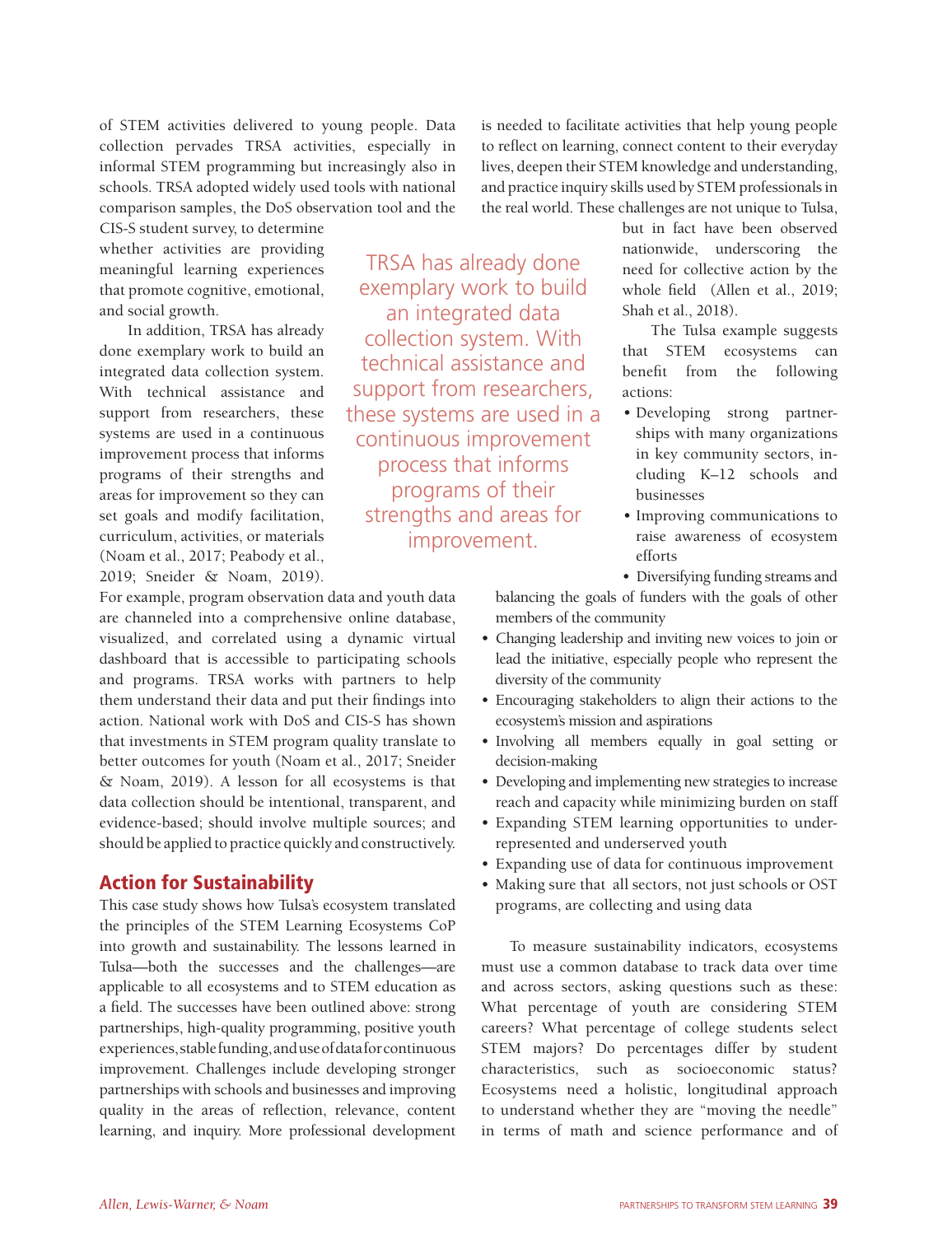persistence in the pathway toward STEM college majors and careers.

STEM learning ecosystems are just beginning to progress. There is more than one path toward growth, sustainability, and success. Further research is needed to understand the many approaches ecosystems can take to translate STEM Learning Ecosystems CoP theory into practice. As a starting point, case studies built on ecosystem evaluations can provide valuable insight into pathways ecosystems can take to transform STEM education models. They can also help to generate hypotheses to inform future larger-scale studies.

The established model used in Tulsa, applied to other ecosystems, could enable them to explore all aspects of their communities, tell their own unique stories, and set their future paths. Used as an exemplar, the model could catalyze dynamic partnerships among OST programs, schools, businesses, and other sectors. The ecosystem initiative—in Tulsa and beyond must end not with improvements to OST STEM opportunities but with a core transformation of STEM education across all learning environments. This vision includes fostering project- and engagement-oriented learning opportunities with support from the home, the community, schools, and OST programs.

# Acknowledgments

The authors thank the Overdeck Family Foundation and the STEM Next Opportunity Fund for their leadership in STEM education and for funding to support this indepth case study research. We would also like to thank the STEM Funders Network and the Charles and Lynn Schusterman Family Foundation. We are tremendously grateful to the Tulsa Regional STEM Alliance and the Teaching Institute for Excellence in STEM for providing extensive historical documentation, materials, and background information to support this case study.

# **References**

Allen, P. J., Chang, R., Gorrall, B. K., Waggenspack, L., Fukuda, E., Little, T. D., & Noam, G. G. (2019). From quality to outcomes: A national study of afterschool STEM programming. *International Journal of STEM Education, 6*, 1–21. https://doi.org/10.1186/s40594- 019-0191-2

Allen, P. J., Noam, G. G., Little, T. D., Fukuda, E., Gorrall, B. K., & Waggenspack, L. (2017). *Afterschool & STEM system building evaluation 2016*. Belmont, MA: The PEAR Institute.

Anthony, K., & Morra, J. (2016). Creating holistic partnerships between school and afterschool. *Afterschool Matters*, *24*, 1–10.

Bevan, B., Michalchik, V., Bhanot, R., Rauch, N., Remold, J., Semper, R., … Park, M. (2010). *Out-ofschool time STEM: Building experience, building bridges*. San Francisco, CA: Exploratorium.

Dabney, K. P., Tai, R. H., Almarode, J. T., Miller-Friedmann, J. L., Sonnert, G., Sadler, P. M., & Hazari, Z. (2012). Out-of-school time science activities and their association with career interest in STEM. *International Journal of Science Education, Part B*, *2*(1), 63–79. https://doi.org/10.1080/21548455.2011.629455

Kirp, D. L. (2017, April 1). Who needs charters when you have public schools like these? *The New York Times*. Retrieved from https://www.nytimes. com/2017/04/01/opinion/sunday/who-needs-charterswhen-you-have-public-schools-like-these.html

Krishnamurthi, A., Ottinger, R., & Topol, T. (2013). STEM learning in afterschool and summer programming: An essential strategy for STEM education reform. In T. K. Peterson (Ed.), *Expanding minds and opportunities: Leveraging the power of afterschool and summer learning for students.* Retrieved from http://www.expandinglearning.org/ expandingminds/article/stem-learning-afterschooland-summer-programming-essential-strategy-stem

Lyon, G. H., Jafri, J., & St. Louis, K. (2012). Beyond the pipeline: STEM pathways for youth development. *Afterschool Matters*, *16*, 48–57.

Malti, T., Zuffianò, A., & Noam, G. G. (2017). Knowing every child: Validation of the Holistic Student Assessment (HSA) as a measure of socialemotional development. *Prevention Science*, *19*(3), 306–317. https://doi.org/10.1007/s11121-017-0794-0

National Academy of Sciences, National Academy of Engineering, and Institute of Medicine. (2007). *Rising above the gathering storm: Energizing and employing America for a brighter economic future*. Retrieved from https://doi.org/10.17226/11463

National Research Council. (2015). *Identifying and supporting productive STEM programs in out-of-school settings*. Washington, DC: National Academies Press. https://doi.org/10.17226/21740

National Science and Technology Council. (2018). *Charting a course for success: America's strategy for STEM education*. Retrieved from https://www.